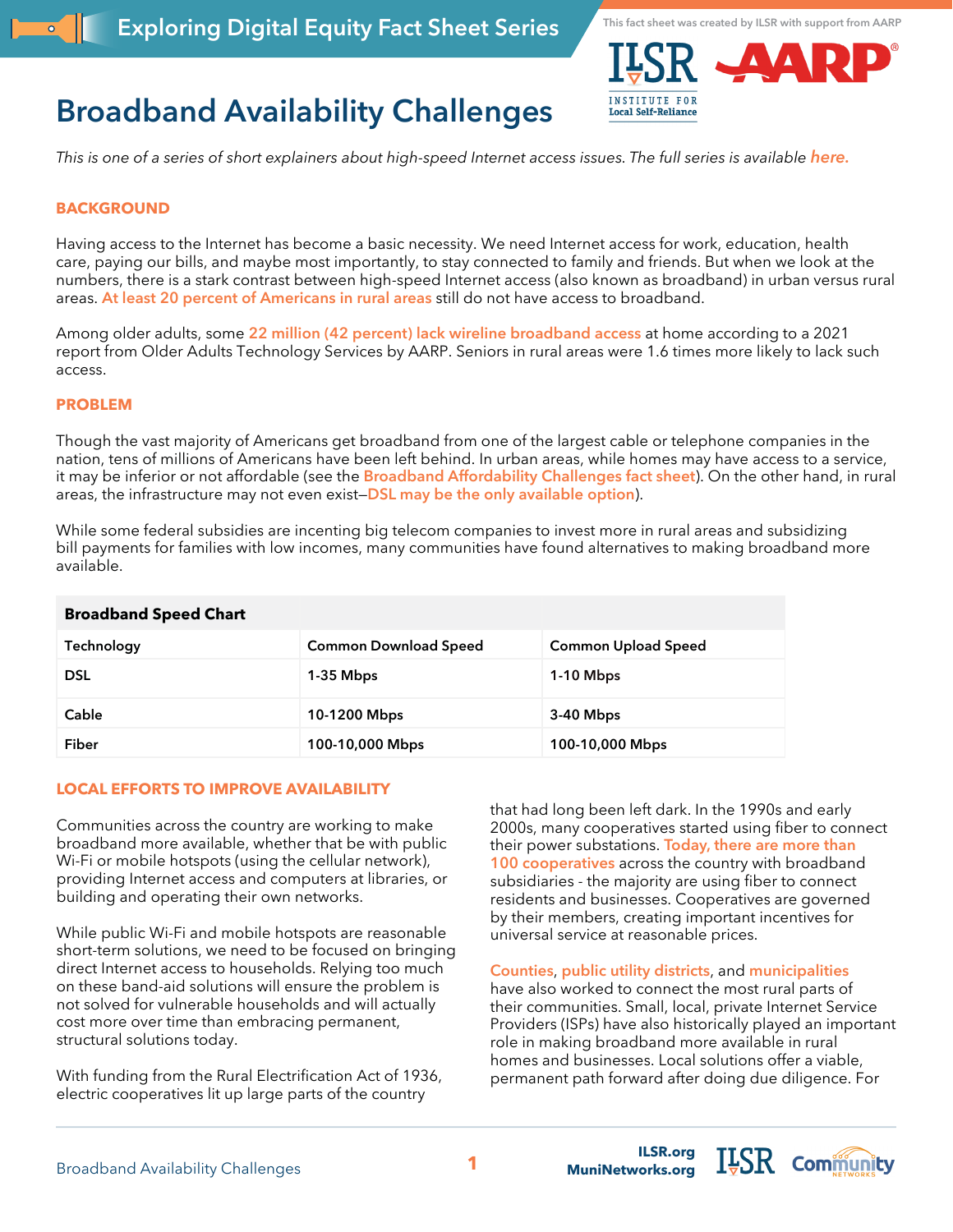instance, Chattanooga **[built its own network](https://www.govtech.com/network/chattanooga-tenn-makes-economic-case-for-municipal-broadband.html)** a decade ago to much acclaim, and later **[extended it at no charge](https://catalog.results4america.org/program/broadband-access-initiatives/hcs-edconnect-chattanooga-tn)**  to more than 15,000 children in the school system. Currently, however, there are **[17 states that have some](https://muninetworks.org/content/seventeen-states-preempt-municipal-broadband)  [sort of barrier for municipal networks](https://muninetworks.org/content/seventeen-states-preempt-municipal-broadband)** to discourage such solutions.

#### **NATIONAL DEVELOPMENTS**

With the launch of the Rural Digital Opportunity Fund (RDOF) in 2019, the FCC began a \$20.4 billion reverse auction to build broadband infrastructure in rural America. Billions of dollars have been awarded in what look like strong projects, especially from electric cooperatives now deploying fiber networks. However, more than 60 RDOF awardees have defaulted on awards, and **[many experts have said the program has failed](https://www.benton.org/blog/fcc%E2%80%99s-reverse-auction-fatally-wounded-or-just-bloodied?utm_source=sendgrid&utm_medium=email&utm_campaign=Newsletters)** to live up to its charge to connect rural Americans.

In November 2021, Congress took a different approach due to RDOF's problems. Instead of allocating funds to the FCC for distribution, it passed the Infrastructure Investment and Jobs Act, dispersing \$42 billion for broadband infrastructure deployment directly to the states instead of the providers. The act specifically prioritizes regions that do not meet the federal definition of broadband—those regions are almost entirely rural.

In addition to this massive investment by the federal government, the legislation made the Emergency Broadband Benefit—a financial relief program created

during the pandemic to subsidize monthly broadband bills—permanent, renaming it the Affordable Connectivity Program. This program provides qualifying households with up to a \$30 per month benefit towards Internet services, and a one-time benefit of \$100 towards a device provided by participating Internet service providers. The program also expands the number of eligible households by increasing the eligible income level ceiling from 135 percent to 200 percent of the federal poverty guidelines.

One of the biggest challenges when it comes to connecting unserved and underserved communities is the way the FCC collects its data. ISPs are required to report who they serve by census block every year via the FCC's Form 477. There are **[many factors](https://muninetworks.org/content/when-you-can%E2%80%99t-trust-data-broadband)** that can make pinning down who has broadband and who doesn't complicated, but the biggest is census block reporting. An ISP can report that it services an entire census block (which can include dozens of households) even if, in reality, it only serves one address. The FCC is now taking steps to improve its maps, but few expect accurate and usable maps until well after 2022.

All of these programs and others are designed to build new infrastructure while also easing the burden of monthly costs for families, but each has different eligibility rules and requirements to consider. Common Sense Media **has [developed a tracking matrix](https://www.commonsensemedia.org/sites/default/files/featured-content/files/federal_broadband_funding_guide.pdf)** for the various federal funding programs.

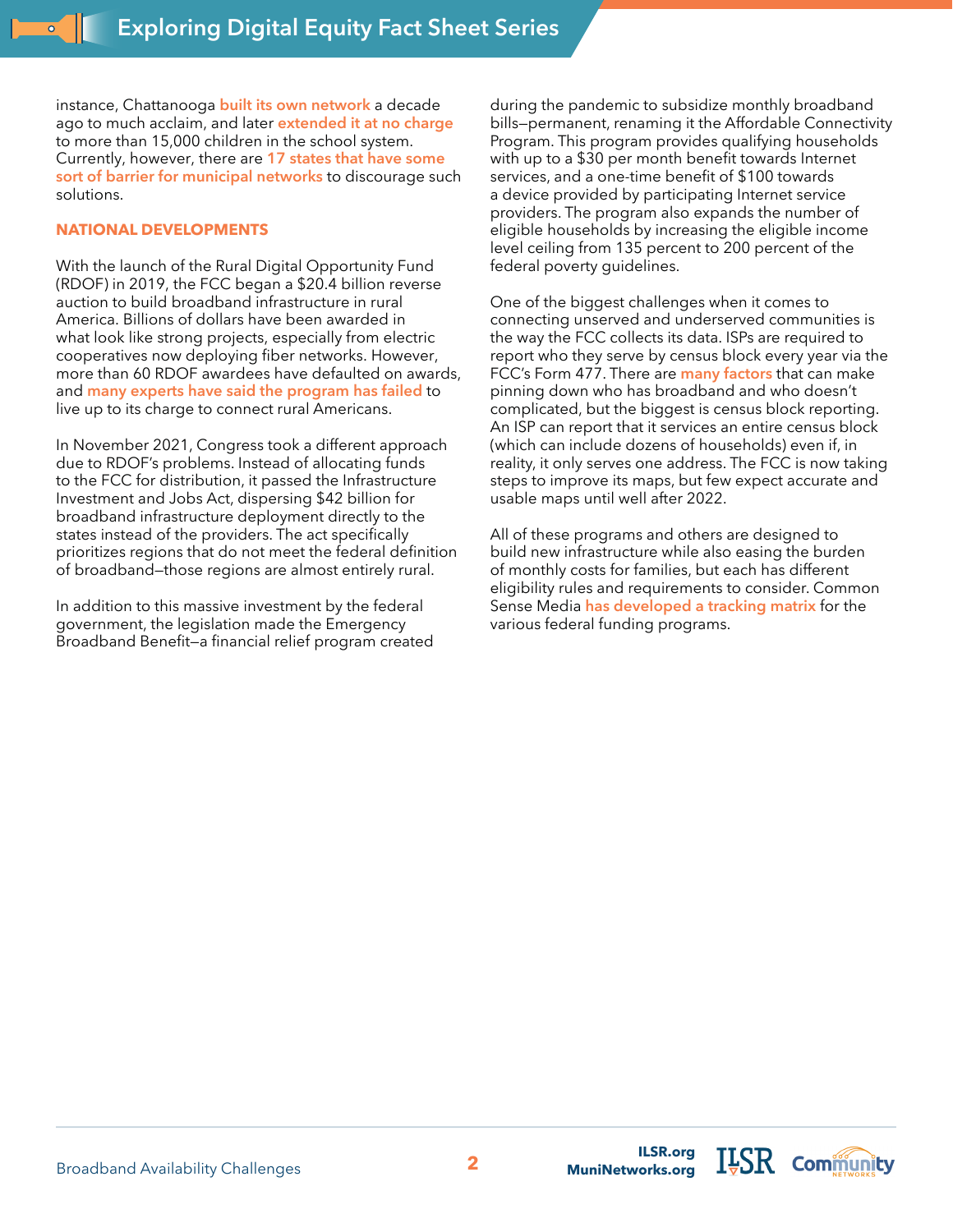#### **AARP COMMUNITY CHALLENGE GRANTS**

**The AARP Community Challenge funds projects that build momentum for local change and have been used to improve connectivity for some residents by deploying free public Wi-Fi. Learn more at [AARP.org/CommunityChallenge](https://www.aarp.org/livable-communities/community-challenge/?cmp=RDRCT-61887811-20200707).**

**• Orlando, Florida** 

**City of Orlando: Underserved neighborhoods with limited Internet access will receive solar charging tables and artistic shade structures equipped as wireless hotspots (2021)**

**• Boston, Massachusetts** 

**City of Boston: The Boston Public Library will add locations to its free, 24-hour Outdoor Wi-Fi Program so people can access high-speed Internet services through workstations located outside of library buildings (2021)**

**• Chicago, Illinois** 

**North Lawndale Employment Network: Funds will be used to bridge the digital divide by providing free community Wi-Fi and online connectivity for residents living within a 1.5-mile radius of the network's workforce campus (2020)**

**• Muncie, Indiana** 

**Sustainable Muncie Corporation: In order to connect residents to the digital world in a comfortable and inviting environment, public Internet access will be provided to areas inside and outside of a popular community center (2020)**

## **ACTION STEPS**

The vast majority of upcoming broadband infrastructure funds are being distributed through the states. Each state has its own process, often led by a broadband office or lead person. The various funding programs each have their own set of rules and guidelines that are sometimes in tension with each other, but states have fairly wide latitude in distributing hundreds of millions (at the very least) to more than \$1 billion each, depending on the number of unserved households.

Communities and organizations need to work with states to ensure their needs are considered in distributing these funds. ISPs—both large and local—will be active in setting priorities and rules on how the funds are allocated, and their preferences must be balanced with community needs. Older adults may need better infrastructure built to their homes as well as programs to improve digital skills and distribute devices. See the fact sheets on **[Digital Skills](https://ilsr.org/exploring-digital-equity-fact-sheets)** and **[Devices](https://ilsr.org/exploring-digital-equity-fact-sheets)** for more information. A good place to begin digital skills training is by visiting Senior Planet from AARP online at **[www.seniorplanet.org](https://seniorplanet.org/)**.